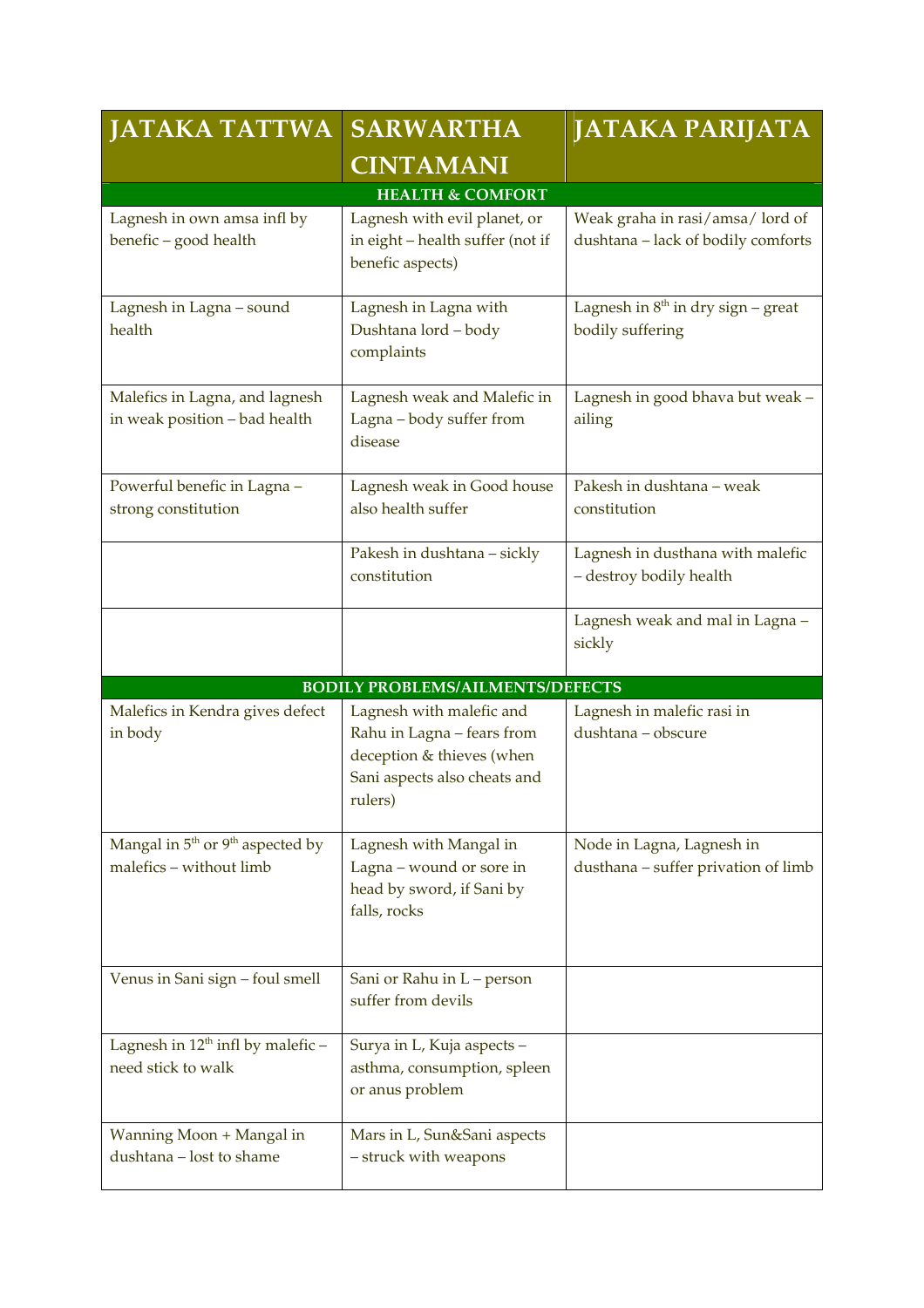|                                                                                     | Ketu in L, malefic aspects -<br>evil spirits                                                                                           |                                                                                                                               |  |  |
|-------------------------------------------------------------------------------------|----------------------------------------------------------------------------------------------------------------------------------------|-------------------------------------------------------------------------------------------------------------------------------|--|--|
|                                                                                     |                                                                                                                                        |                                                                                                                               |  |  |
|                                                                                     | Lagnesh weak - dull (not if<br>benefics aspects)                                                                                       |                                                                                                                               |  |  |
|                                                                                     |                                                                                                                                        |                                                                                                                               |  |  |
|                                                                                     | <b>BODY DESCRIPTIONS</b>                                                                                                               |                                                                                                                               |  |  |
| Powerful benefic in Lagna -<br>strong constitution                                  | Sushka planet in Lagna, or<br>Sushka Rasi in L, LL with<br>Sushka planet or occupy<br>bhava of this - body<br>emanciated, Jala - stout | Navamsa Lagnesh, powerful<br>planet in L, Chandramsa -<br>features of person                                                  |  |  |
| 2L strong kendra – smiling look                                                     |                                                                                                                                        |                                                                                                                               |  |  |
| TRAVEL/PLACE OF WEALTH/FORTUNE                                                      |                                                                                                                                        |                                                                                                                               |  |  |
|                                                                                     | Lagna and Lagnesh,<br>Navamsa Lagna chara rasi-<br>traveller (and also wealth<br>taker in foreign)                                     | Chara rasi of L/LL and drsti<br>planet - fortune in foreign country<br>Lagnesh in good bhava yuti<br>benefic - ease in travel |  |  |
|                                                                                     |                                                                                                                                        | Lord of 12H from Lagnesh strong<br>- be in born place                                                                         |  |  |
|                                                                                     |                                                                                                                                        |                                                                                                                               |  |  |
|                                                                                     | <b>ROYAL</b>                                                                                                                           |                                                                                                                               |  |  |
| Strength of Lagna gives -<br>longlife, command others,<br>respect, happines         | Lagnesh exalted - person is<br>very dignified in behaviour                                                                             |                                                                                                                               |  |  |
| Lagna aspected by Lagnesh -<br>king, wealthy                                        |                                                                                                                                        |                                                                                                                               |  |  |
| Two benefic aspects - happy, all<br>benefic - king, three in Lagna -<br>good kings, |                                                                                                                                        |                                                                                                                               |  |  |
|                                                                                     | <b>FAME</b>                                                                                                                            |                                                                                                                               |  |  |
|                                                                                     | Lagnesh and Karmesh<br>parivartan benefic drsti-<br>good reputation                                                                    | Lagnesh strong in benefic amsa in<br>good bhava, inf by benefic - fame                                                        |  |  |
|                                                                                     |                                                                                                                                        | Tenth lord in Lagna - famous                                                                                                  |  |  |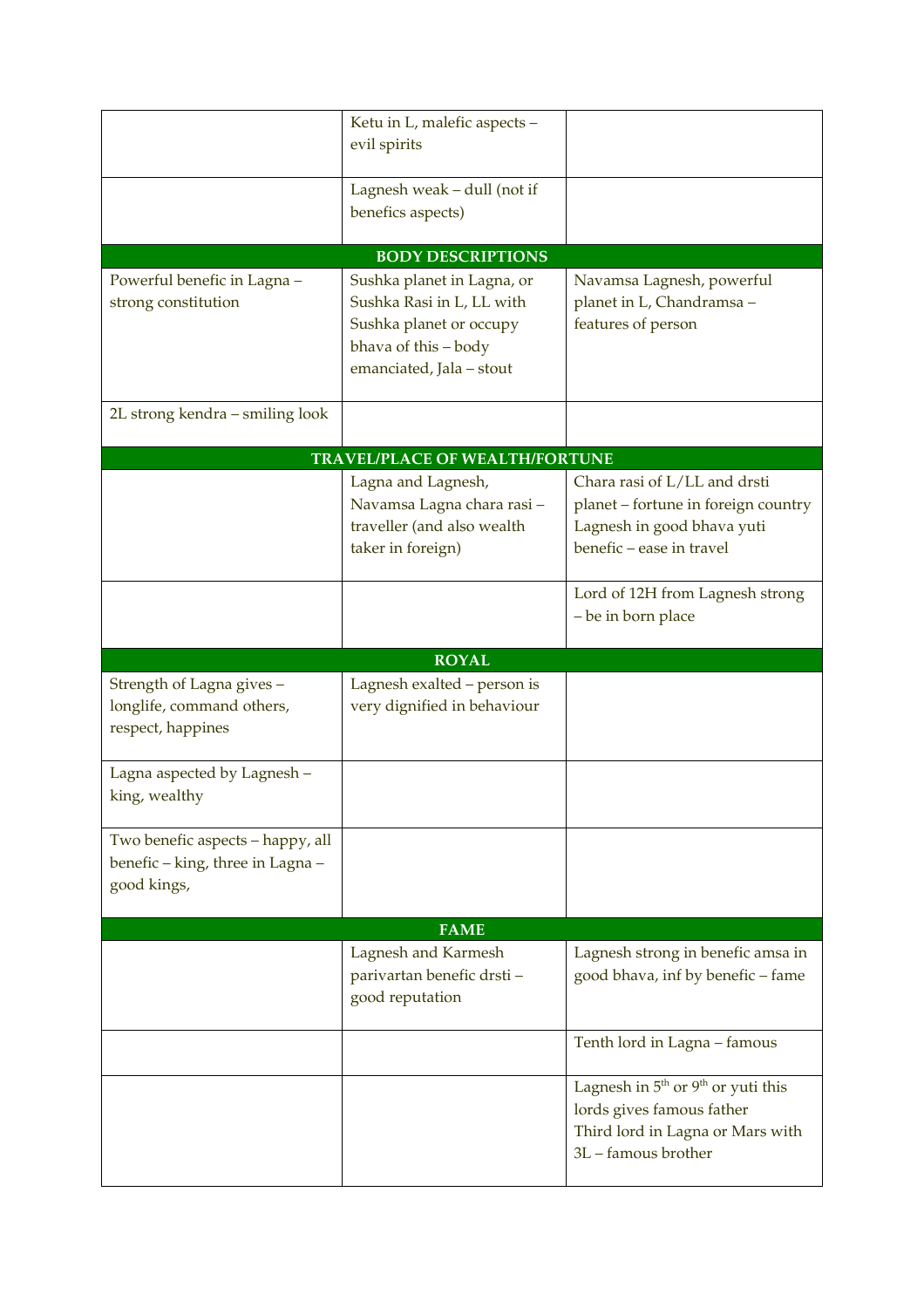| <b>PERIODS</b>                                                  |                               |                                    |
|-----------------------------------------------------------------|-------------------------------|------------------------------------|
|                                                                 | Lagnesh with benefics -       | Lagna auspicious aspected by       |
|                                                                 | hapiness from childhood (evil | benefics - happy from birth        |
|                                                                 | aspect - no hapiness)         |                                    |
|                                                                 | Many malefics in Lagna -      | Several malefics in Lagna - always |
|                                                                 | miserable throughout life     | unhappy                            |
|                                                                 | Lagnesh vargotam, exalted     |                                    |
|                                                                 | amsa, or strong drekkan or    |                                    |
|                                                                 | yuti benefic - always happy   |                                    |
|                                                                 | <b>QUALITIES/MORALITY</b>     |                                    |
| Wanning Moon + Mangal in                                        |                               | Lagnesh in sixth in malefic rasi   |
| dushtana - lost to shame                                        |                               | with sani - sudra, ra/ke -         |
|                                                                 |                               | chandala/low person                |
| Forth house infl. By malefic -                                  |                               |                                    |
| cheater (benefic-honest)                                        |                               |                                    |
|                                                                 |                               |                                    |
| Papakartatri on forth house -                                   |                               |                                    |
| dishonest                                                       |                               |                                    |
| Forth lord powerful, 4L in                                      |                               |                                    |
| benefic shastyamsa - sincere                                    |                               |                                    |
|                                                                 |                               |                                    |
| Lagnesh aspected by ben in 4H                                   |                               |                                    |
| - not crafty                                                    |                               |                                    |
| Lagnesh strong - honest                                         |                               |                                    |
|                                                                 |                               |                                    |
| Guru in Lagna aspected by                                       |                               |                                    |
| Shukra - pure heart                                             |                               |                                    |
| Moon and Sun in $4$ – cunning                                   |                               |                                    |
| first then honest                                               |                               |                                    |
|                                                                 |                               |                                    |
| Rahu in forth infl by malefic -<br>honest outwardly but cunning |                               |                                    |
| Malefic from karakamsa - bold,                                  |                               |                                    |
| benefic-coward                                                  |                               |                                    |
|                                                                 |                               |                                    |
| Mangal in 1/10 / daytime birth                                  |                               |                                    |
| - short temper                                                  |                               |                                    |
| Weak mangal 1/7 - short                                         |                               |                                    |
| temper                                                          |                               |                                    |
| Ketu in third - quarrelsome                                     |                               |                                    |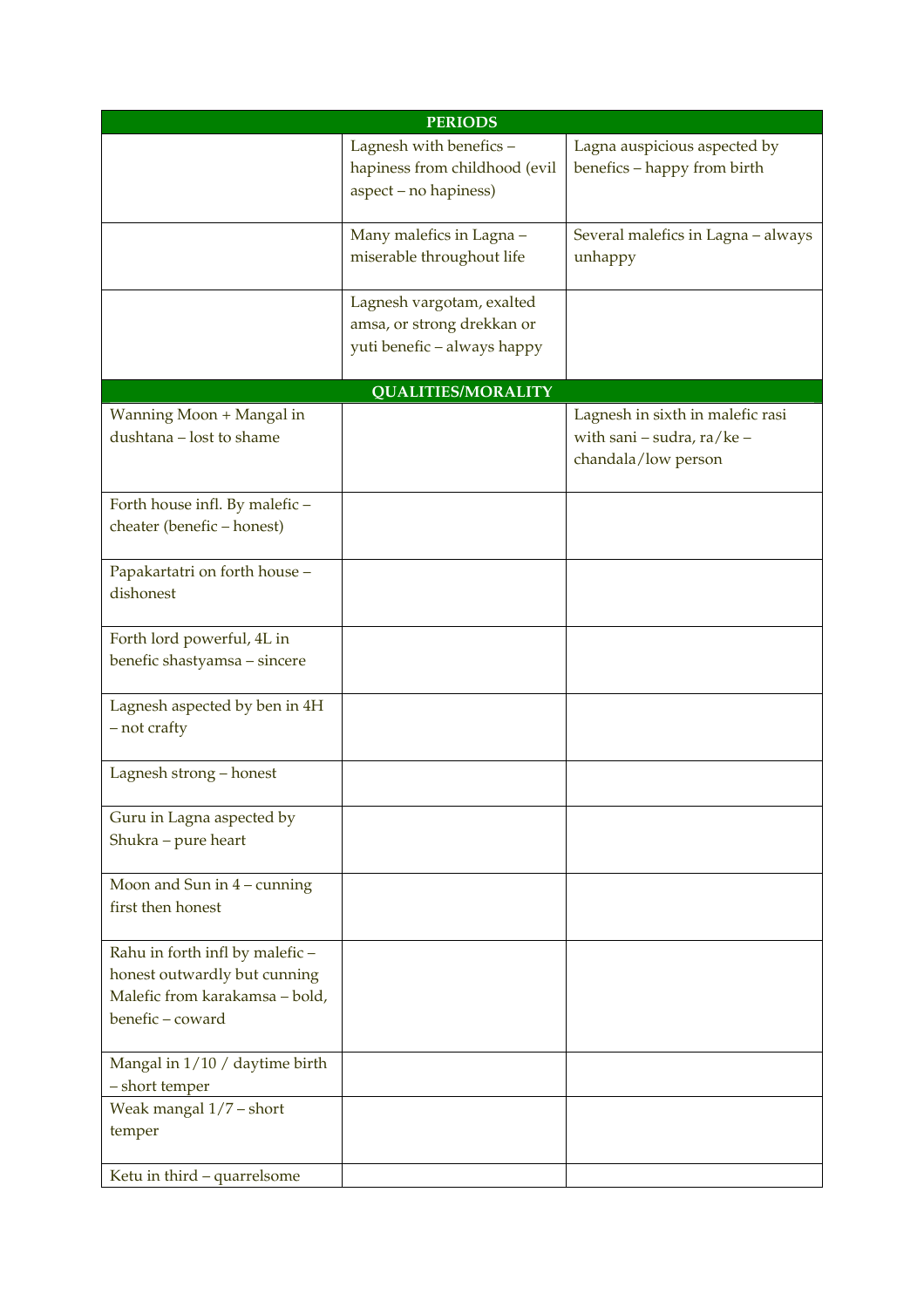| Lagnesh in forth or forth in                       |  |
|----------------------------------------------------|--|
| Lagnesh - tolerant                                 |  |
|                                                    |  |
| Forth lord powerful - forgiving                    |  |
| Benefic in forth - forgiving                       |  |
| Navamsa Lagna in ge/vi-                            |  |
| humour, joyful                                     |  |
| Lagnesh in sixth as Buddha -<br>malicious          |  |
|                                                    |  |
| Ra and Sa in 9 from Karakamsa                      |  |
| - against Guru                                     |  |
| Weak Lagnesh - treacher                            |  |
|                                                    |  |
| Ketu or Gulika in Karakamsa -                      |  |
| thief                                              |  |
| Venus in own amsa lustful                          |  |
|                                                    |  |
| Venus in own or Gemini or 7 -                      |  |
| lustful                                            |  |
|                                                    |  |
| Malefic aspects Venus - sexy                       |  |
| Ma with Ve (with 6L guru)-                         |  |
| sexual appetite                                    |  |
|                                                    |  |
| Moon and Sani in forth - little<br>semen. Impotent |  |
|                                                    |  |
| Jupiter in Lagna, Mangal in                        |  |
| seventh - madness/insane                           |  |
|                                                    |  |
| Ketu in 2 - aging before time                      |  |
| Jupiter with Rahu asp by Mal-                      |  |
| low caste                                          |  |
| Jupiter in fall/fall amsa - low                    |  |
| born                                               |  |
|                                                    |  |
| Lagnesh with Sani-inactive                         |  |
| Lagnesh weak - inactive                            |  |